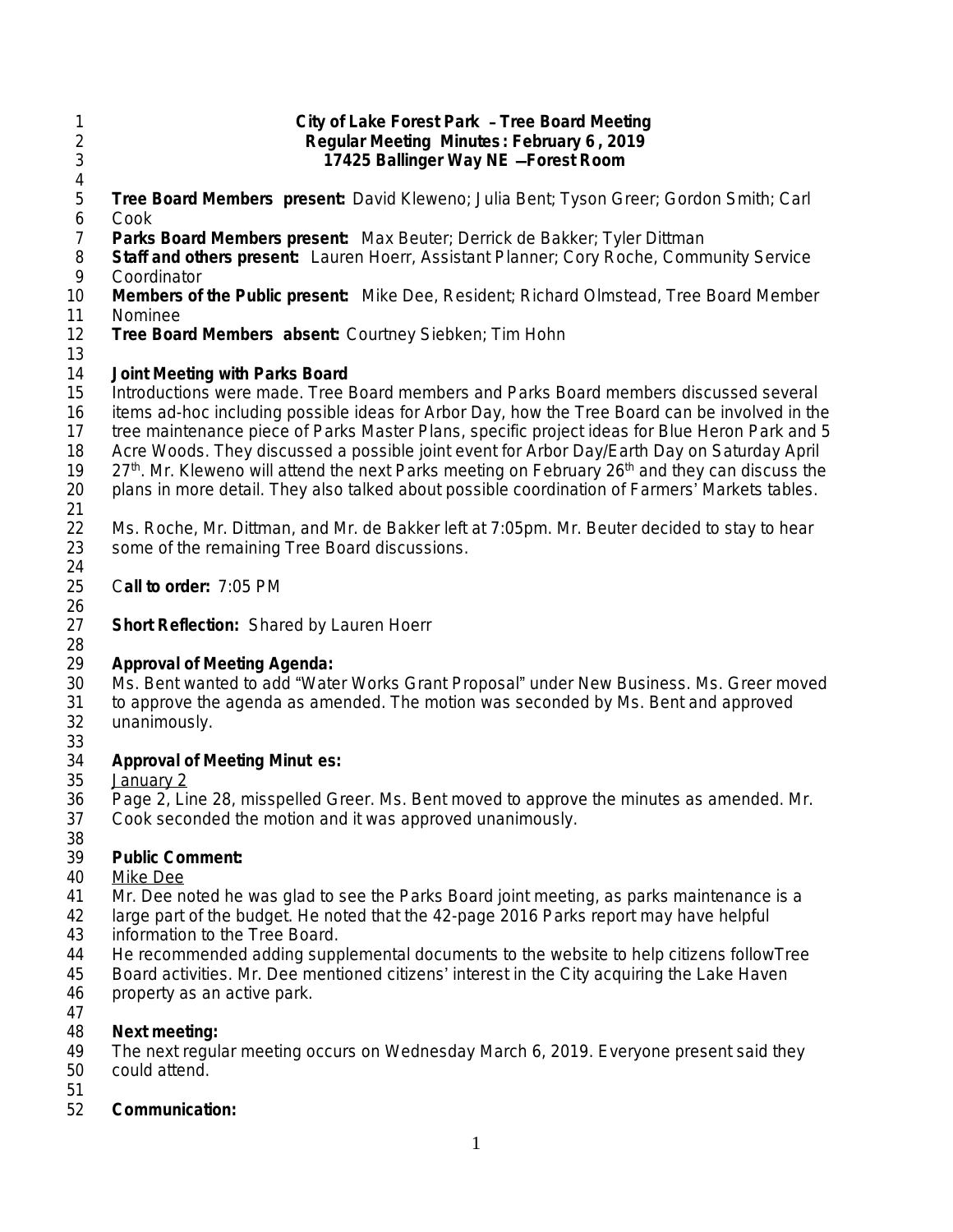- 1 Ms. Greer asked for an update on whether the Tree Board could provide their endorsement for<br>2 the Kokanee Project. Previously, the Tree Board has been asked not to endorse things, so Ms.
- 2 the Kokanee Project. Previously, the Tree Board has been asked not to endorse things, so Ms.
- 3 Hoerr will confirm.
- 4

### 5 **Old Busin ess:**

- 6 Budget Review
- 7 Ms. Hoerr noted that she still needs to follow up with the Finance Department regarding the
- 8 possibility of ensuring that the City Tree Fund can be an Enterprise Fund. She is also exploring arant opportunities.
- grant opportunities.
- 10 LFP Tree Canopy Study Follow-Up Discussion
- 11 Ms. Hoerr reported that Chris Overdorf is in the proccess of reviewing a draft contract to do the 12 work. work.
- 13

### 14 Ivy Removal Project Update

- 15 Ms. Bent reported that the official dates for the work will be April 9-11<sup>th</sup>. Ms. Hoerr said that she
- 16 plans to send out the letters and related forms to the property owners later this month. Ms. Hoerr
- 17 said that she and Ms. Adams are working on drafting the contract for EarthCorps. Tree Board
- 18 members provided edits to the draft letter. Ms. Greer offered to help Ms. Bent put an article in<br>19 the Shoreline Area News about the event. Ms. Hoerr said she would look into the possibility of
- the Shoreline Area News about the event. Ms. Hoerr said she would look into the possibility of
- 20 whether we could do a Newsflash on the City website.
- $\frac{21}{22}$

# 22 Arbor Day Event Planning<br>23 Tree Board members discu

- 23 Tree Board members discussed different ideas for the Arbor Day event and Mr. Kleweno said<br>24 that he will work with the Parks Board at their next meeting to move the process along. that he will work with the Parks Board at their next meeting to move the process along.
- 25
- 
- 26 Sewer Inserts Update<br>27 Ms. Hoerr noted that s Ms. Hoerr noted that she still needs to get in touch with DataBar to find out more information 28 about what is needed to do the bill inserts in April. 29
- 30 Work Plan Review
- 31 Tree Board members discussed adding the Joint Field Trip with Parks Board to review trees in<br>32 Darks as well adding an item to the Outreach category about the Tree Board assisting with
- parks as well adding an item to the Outreach category about the Tree Board assisting with
- 33 replacement tree inspections.
- 34<br>35
- 2018 Annual Report Review
- 36 Ms. Greer made a motion to accept report as amended. Ms. Bent seconded; it was approved 37 unanimously.
- 38<br>39

# **New Business:**

- 40 Green Fair
- 41 Tree Board members discussed what items would be needed for the table and how to improve
- 42 upon last year.
- 43

### 44 **Reports and Announcements :**

### 45 Frontlines with Lauren

- 46 Ms. Hoerr provided Tree Board members with a summary of January permits, a copy of a Notice<br>47 of Application related to a development-related tree removal, and an update on the Crane
- 47 of Application related to a development-related tree removal, and an update on the Crane 48 project.
- 49

# 50 **Agenda for Next Meeting:**

- 51 Elizabeth Walker from King Conservation District, Enterprise fund; Tree Canopy Study Follow-
- 52 up; Arbor Day; Annual Report; Ivy Update